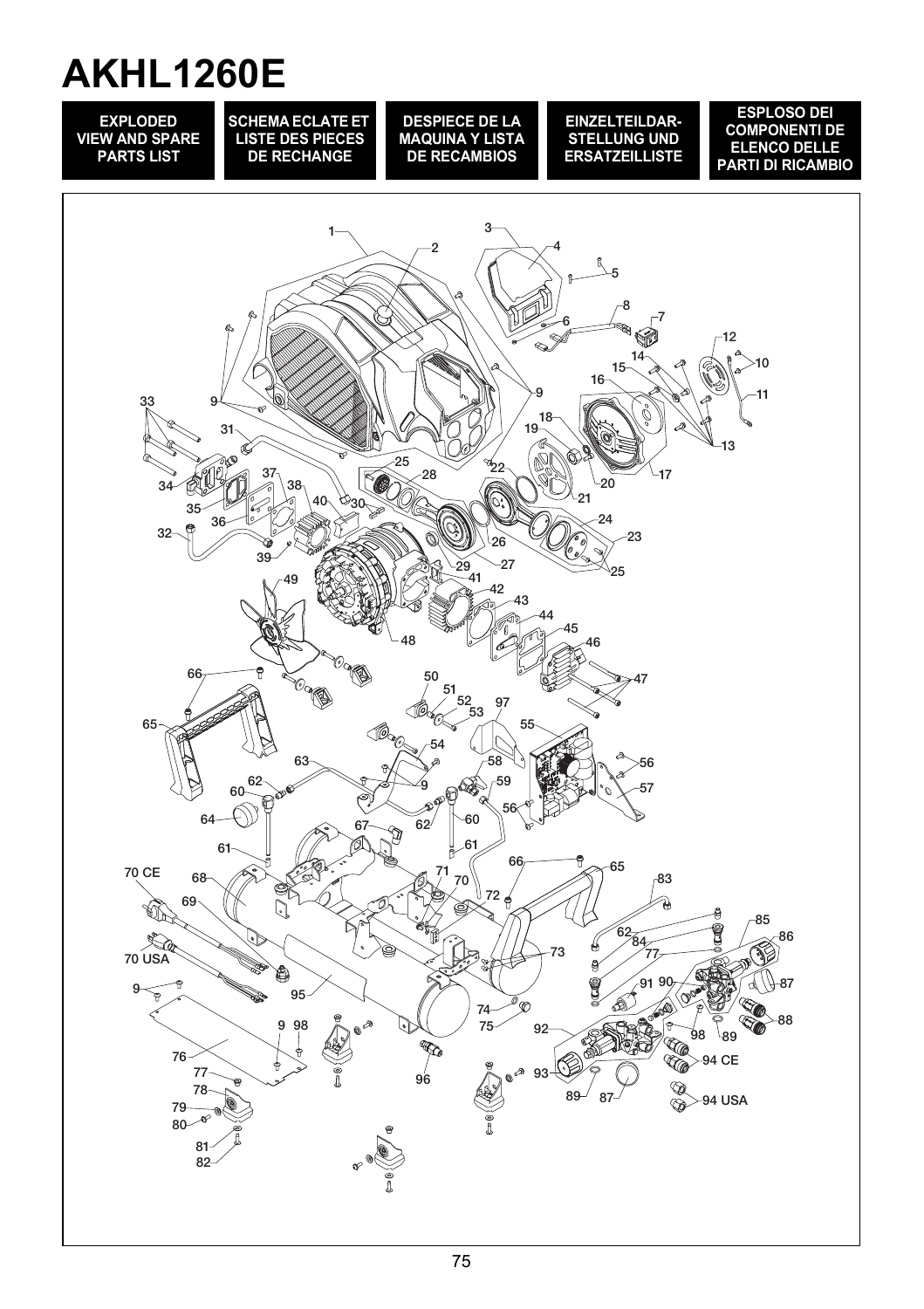| <b>TOOL</b> | <b>INDEX</b>   | <b>CODE</b> | <b>DESCRIPTION</b>                            | <b>LIST PRICE</b> |
|-------------|----------------|-------------|-----------------------------------------------|-------------------|
| AKHL1260E   | 1              | AK70678     | COVER ASSY 1260E                              | \$81.06           |
| AKHL1260E   | $\overline{2}$ | AK15952     | GATE LABEL 1260E                              | \$0.30            |
| AKHL1260E   | 3              | AK70674     | SWITCH PANEL ASSY 1260E                       | \$119.46          |
| AKHL1260E   | 4              | AK15915     | PANEL LABEL 1260E                             | \$10.80           |
| AKHL1260E   | 5              | AA21157     | PAN HEAD SCREW 4X15                           | \$0.35            |
| AKHL1260E   | 6              | CC41103     | HEX. NUT 1-4                                  | \$0.29            |
| AKHL1260E   | 7              | AK14857     | POWER SWITCH ASSY                             | \$27.91           |
| AKHL1260E   | 8              | AK15949     | SWITCH WIRE ASSY 1260E                        | \$10.50           |
| AKHL1260E   | 9              | AA34805     | SCRW 5X12                                     | \$0.35            |
| AKHL1260E   | 10             | BB40448     | BOLT 4 X 6<br>T29036/T29062(REPLACES TA15543) | \$0.29            |
| AKHL1260E   | 11             | AK15774     | <b>MORTOR WIRE</b>                            | \$4.60            |
| AKHL1260E   | 12             | AK15293     | <b>FILTER RETAINER</b>                        | \$2.12            |
| AKHL1260E   | 13             | BB43804     | <b>SCREW 5X18</b>                             | \$0.64            |
| AKHL1260E   | 14             | BB40416     | SCREW 6X10                                    | \$0.35            |
| AKHL1260E   | 15             | EE39836     | WASHER 6.2X17X3                               | \$1.28            |
| AKHL1260E   | 16             | AK15292     | <b>FILTER ELEMENT</b>                         | \$1.43            |
| AKHL1260E   | 17             | AK70546     | <b>CRANKCASE CAP ASSY</b>                     | \$39.27           |
| AKHL1260E   | 18             | AK14617     | <b>SHAFT COLLAR</b>                           | \$3.73            |
| AKHL1260E   | 19             | CC41107     | NUT 1-16 P1.5                                 | \$1.28            |
| AKHL1260E   | 20             | BB40436     | HEX.BOLT 6 X 14                               | \$0.29            |
| AKHL1260E   | 21             | AK15117     | <b>FLYWHEEL BALANCER</b>                      | \$20.33           |
| AKHL1260E   | 22             | AK15137     | 6910 STOPPER                                  | \$1.83            |
| AKHL1260E   | 23             | AK70418     | CONNECTING ROD UNIT 60 KIT                    | \$216.05          |
| AKHL1260E   | 24             | AK81332     | LIP RING MAINTENANCE KIT 1260E                | \$55.80           |
| AKHL1260E   | 25             | BB86702     | HEXALOBULAR SOCKET HEAD CAP BUTTON BOLT 5X14  | \$1.30            |
| AKHL1260E   | 26             | AK15288     | 6009 STOPPER                                  | \$1.43            |
| AKHL1260E   | 27             | AK70419     | CONNECTING ROD UNIT 40 KIT                    | \$232.30          |
| AKHL1260E   | 28             | AK81333     | LIP RING 40 MAINTENANCE KIT                   | \$67.60           |
| AKHL1260E   | 29             | AK15861     | <b>MOTOR AXIS COLLAR</b>                      | \$10.80           |
| AKHL1260E   | 30             | AK15300     | <b>KEY 6X6X13.5</b>                           | \$1.30            |
| AKHL1260E   | 31             | AK81298     | INTERMEDIATE PIPE UNIT                        | \$52.20           |
| AKHL1260E   | 32             | AK81334     | DISCHARGE PIPE UNIT1260E                      | \$24.96           |
| AKHL1260E   | 33             | BB40837     | SCREW 8X70                                    | \$1.63            |
| AKHL1260E   | 34             | AK81335     | CYLINDER HEAD S ASSY 1260E                    | \$60.40           |
| AKHL1260E   | 35             | AK14143     | <b>HEAD SEAL S</b>                            | \$5.58            |
| AKHL1260E   | 36             | AK70393     | <b>VALVE SEAT UNIT S</b>                      | \$54.98           |
| AKHL1260E   | 37             | AK14138     | <b>CYLINDER SEAL S</b>                        | \$3.39            |
| AKHL1260E   | 38             | AK15266     | <b>CYLINDER S</b>                             | \$99.10           |
| AKHL1260E   | 39             | AA21571     | PAN HEAD SCREW 4X4                            | \$0.30            |
| AKHL1260E   | 40             | AK14568     | <b>CRANKCASE SEAL S</b>                       | \$1.63            |
| AKHL1260E   | 41             | AK14567     | <b>CRANKCASE SEAL F</b>                       | \$2.82            |
| AKHL1260E   | 42             | AK15082     | <b>CYLINDER F</b>                             | \$55.13           |
| AKHL1260E   | 43             | AK14125     | <b>CULINDER SEAL</b>                          | \$4.62            |
| AKHL1260E   | 44             | AK70395     | VALVE SEAT UNIT S                             | \$71.09           |
| AKHL1260E   | 45             | AK14128     | <b>HEAD SEAL F</b>                            | \$4.62            |
| AKHL1260E   | 46             | AK81297     | <b>CYLINDER HEAD F ASSY</b>                   | \$73.80           |
| AKHL1260E   | 47             | BB40838     | SCREW 6X70                                    | \$1.41            |
| AKHL1260E   | 48             | AK70594     | DC BRUSHLESS MORTOR UNIT                      | \$1,152.70        |
| AKHL1260E   | 49             | AK70604     | <b>COOLING FAN UNIT</b>                       | \$40.36           |
| AKHL1260E   | 50             | AK15891     | DAMPER 1260E                                  | \$4.26            |
| AKHL1260E   | 51             | AK15892     | DAMPER COLLAR 1260E                           | \$2.66            |